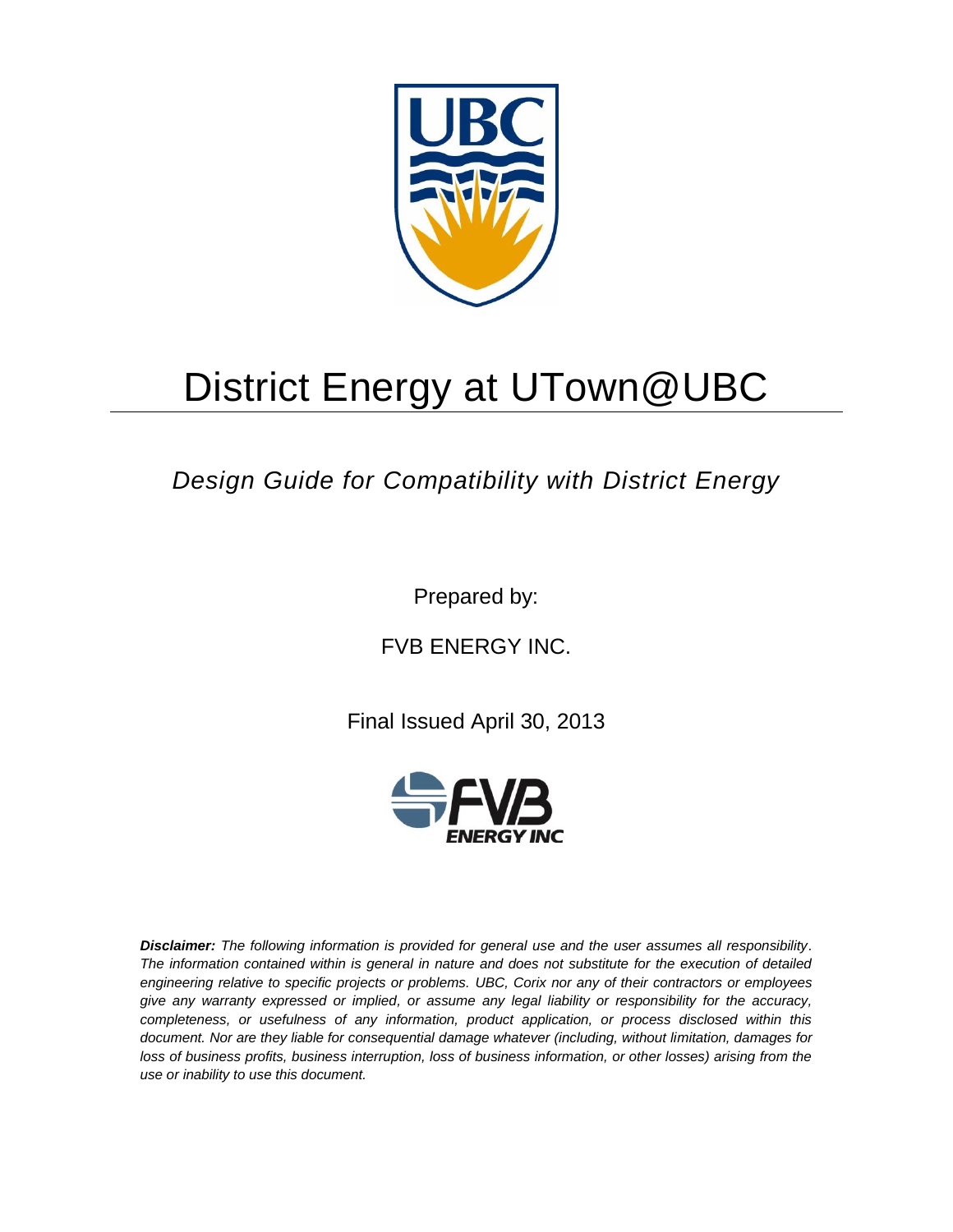## Table of Contents

## **Definitions**

| <b>BAS</b>          | <b>Building Automation System</b>                                                                                                                                                           |
|---------------------|---------------------------------------------------------------------------------------------------------------------------------------------------------------------------------------------|
| <b>CEC</b>          | <b>Central Energy Centre</b>                                                                                                                                                                |
| DE                  | <b>District Energy</b>                                                                                                                                                                      |
| <b>DE-Connected</b> | Buildings that are connected to DE immediately (prior to<br>commissioning).                                                                                                                 |
| Delta T; $\Delta T$ | <b>Temperature Difference</b>                                                                                                                                                               |
| DE-Ready            | New buildings that are designed and constructed to be compatible<br>with DE, but do not initially receive DE service. DE-Ready buildings<br>become DE-Connected upon connection to the DEU. |
| <b>DEU</b>          | <b>District Energy Utility</b>                                                                                                                                                              |
| <b>DHW</b>          | <b>Domestic Hot Water</b>                                                                                                                                                                   |
| <b>DPS</b>          | <b>Distribution Piping System</b>                                                                                                                                                           |
| <b>ETS</b>          | <b>Energy Transfer Station</b>                                                                                                                                                              |
| <b>GHG</b>          | Greenhouse Gas                                                                                                                                                                              |
| <b>HVAC</b>         | Heating, Ventilation & Air-Conditioning                                                                                                                                                     |
| <b>UBC</b>          | University of British Columbia                                                                                                                                                              |



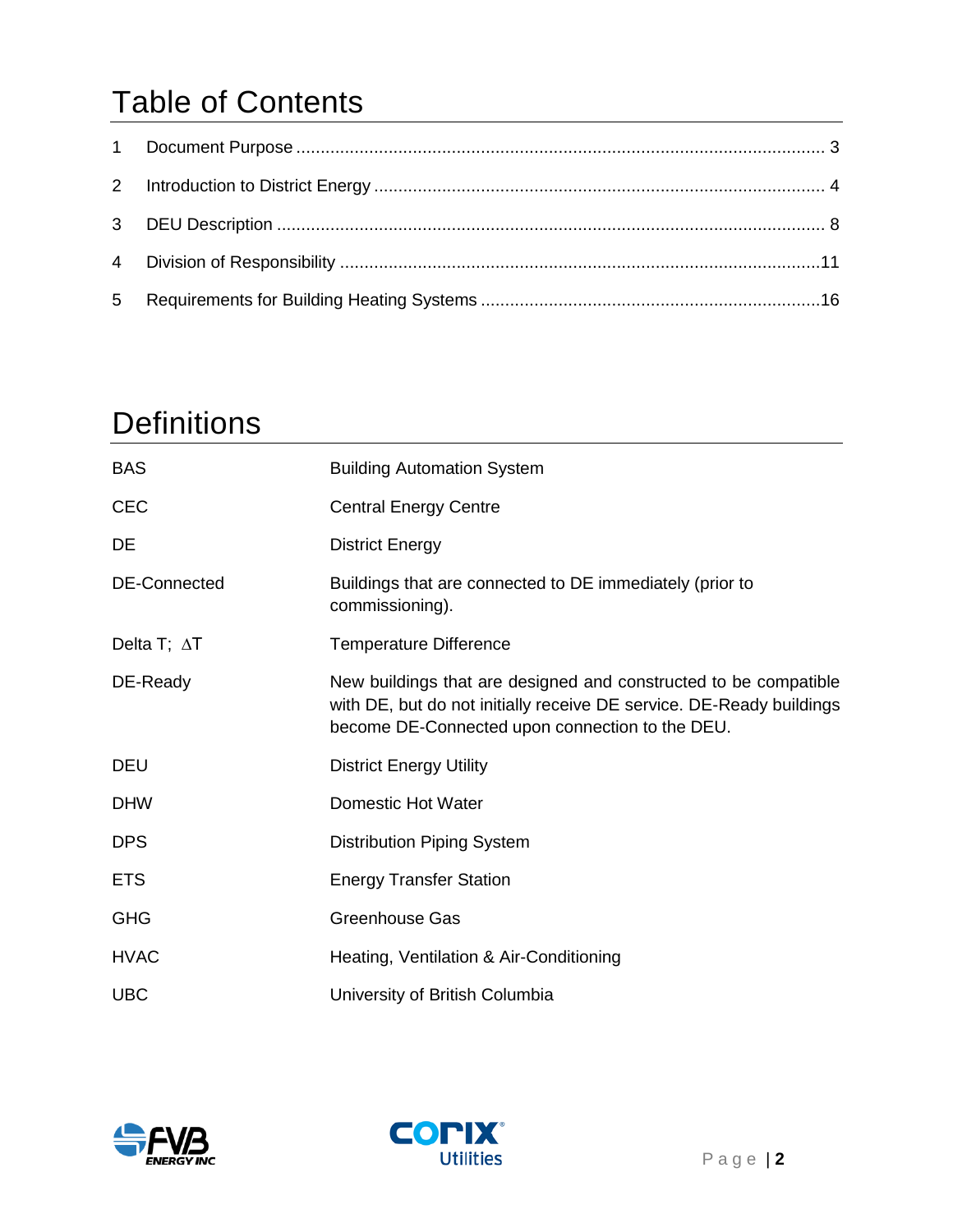## <span id="page-2-0"></span>**1 Document Purpose**

The University of British Columbia (UBC) is committed to sustainability using District Energy (DE) to serve space heating and the domestic hot water needs of buildings in UTown@UBC.

This document provides preliminary information to developers, building owners, engineers and architects to tailor their designs to DEU conditions, thereby optimizing the benefits of the District Energy Utility (DEU). Corix and UBC will work closely with the developers of new buildings and their Heating, Ventilation & Air-Conditioning (HVAC) engineers to ensure good design integration between buildings and the DEU.

The developer and developer's mechanical engineers must collaborate with UBC and Corix on the HVAC and plumbing design in accordance with this document prior to issuance of the Building Permit.



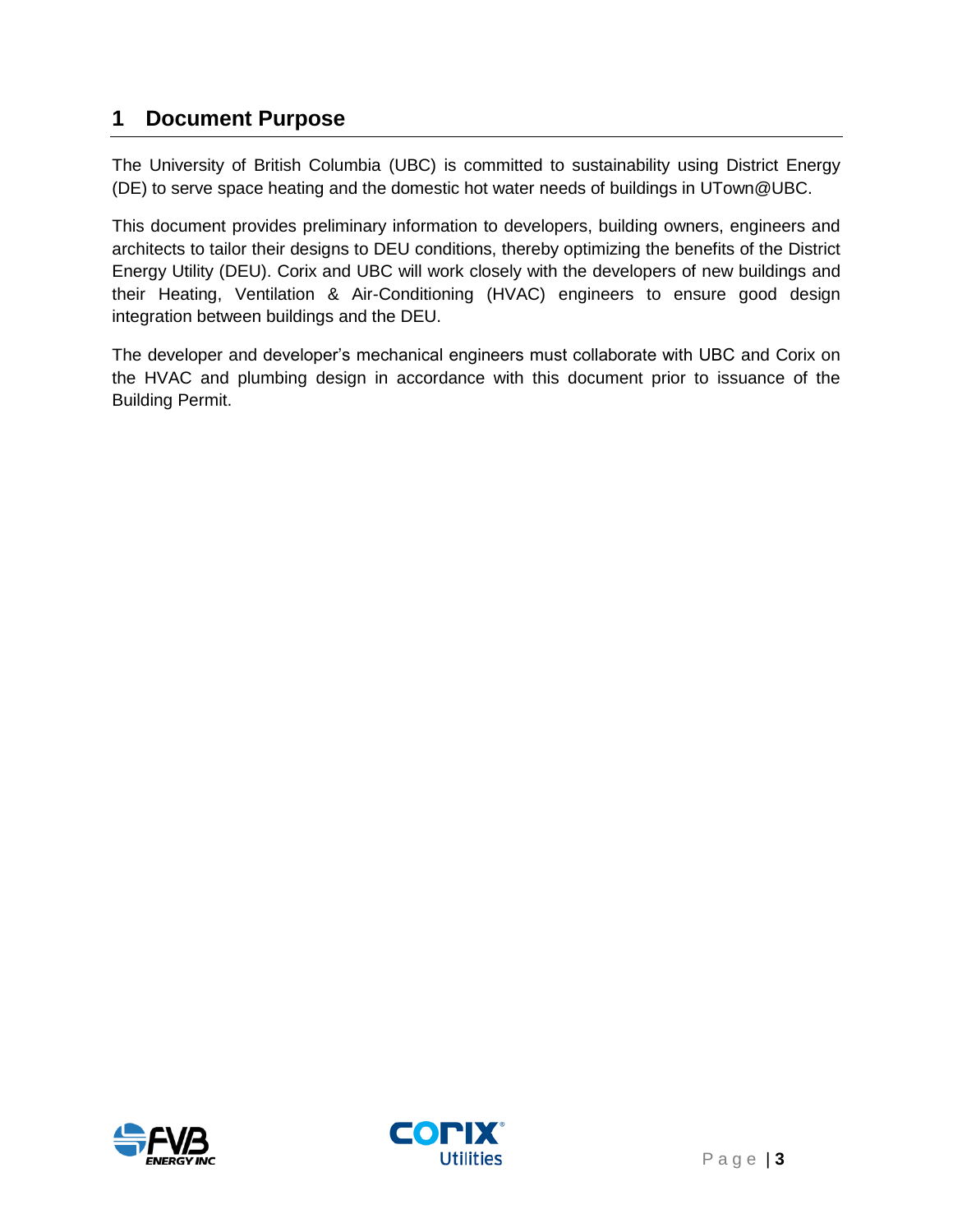## <span id="page-3-0"></span>**2 Introduction to District Energy**

## **2.1 What is District Energy?**

District Energy (DE), also known as Community Energy, Neighbourhood Energy, and District Heating, is a system that distributes thermal energy, typically in the form of hot water, from a central energy centre through a network of buried piping to individual customer buildings. The DEU interfaces indirectly via heat exchangers with the buildings' space heating and domestic hot water systems. No other heat sources are required.

The DEU will generally supply heat for all space heating and hot water demands in new buildings in UTown. The DEU may also connect existing buildings within UTown.

The DEU consists of three main systems:

- 1. Central Energy Centre(s) (CEC) the energy source
- 2. Distribution Piping System (DPS) the network
- 3. Energy Transfer Stations (ETS) the building interface

### **2.2 Benefits of District Energy**

#### *Sustainability*

DE is the result of a cooperative effort between local communities and developers to provide heating for a community in an efficient and sustainable way, balancing factors such as cost, exposure to fuel price fluctuations, reliability, and local Greenhouse Gas (GHG) emissions. This ultimately benefits society as a whole.

#### *Reducing Reliance on Fossil Fuels*

Over the past 50 years, many communities around the world have realized significant reductions in fossil fuel consumption as a result of district energy. This is achieved by supplementing or replacing fossil fuel with renewable sources, sometimes later in a DE system's development.

#### *Stable Energy Costs*

The capability of DE to access alternate and renewable energy is a crucial advantage. The business-as-usual approach locks building owners into long-term dependency on fossil fuels and electricity for their heating. In contrast, fuel switching and the implementation of the latest, most efficient technologies are far simpler, more accessible and more cost effective for a DEU.



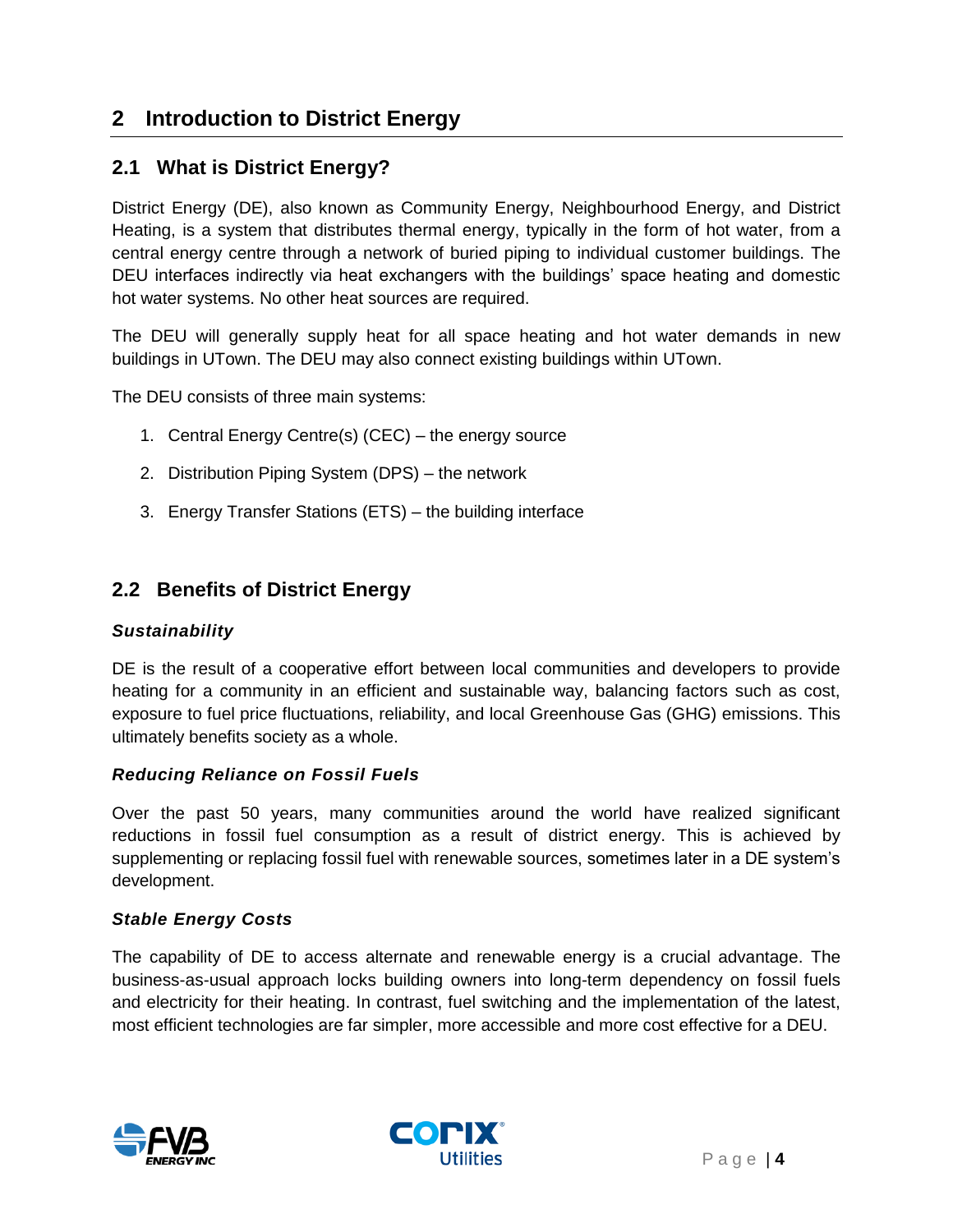### *Direct Advantages of DE Service to Developers & Building Owners*

- 1. Simplified building design & reduced building capital and operating cost (relative to stand-alone hydronic heating).
- 2. Buildings are free from fired heat sources and combustible fuels, and less water treatment chemicals are required.
- 3. More floor space is available due to the smaller footprint of the heating equipment, plus no boiler stacks will be required.
- 4. Eliminating heating equipment from the building eliminates risks associated with operating and maintaining that equipment.
- 5. The risks associated with delivering heat are transferred to the DEU, while the Owner benefits from the assured cost of reliable service from the DEU.
- 6. DE is more reliable than in-building or in-suite mechanical systems and is quieter, safer and more resilient.
- 7. Mechanical system service calls are less frequent with no boilers or heat pumps on site.
- 8. Electrical service can be downsized compared to electrical resistance heating.

## **2.3 Energy Sources for the DEU**

DEU customer buildings are heated by hot water supplied by one or more CEC. The CEC's may employ different technologies to produce hot water; this will likely evolve over time in response to changing market conditions, technologies and social concerns.

Alternate energy technologies with reduced environmental impact are targeted for the UTown DEU. Once a baseload alternate energy source is implemented, natural gas boilers will provide peak heating and reliable backup capacity to ensure full and uninterrupted service to customers.

## **2.4 Cost of District Energy**

Capital costs of DE are financed through rate recovery from customers. Upon commencement of service, charges are expected to be competitive with conventional heating costs. In the medium and longer term, DEU charges will be more stable and less sensitive to changes in electricity and natural gas prices.

As with conventional systems, the Developer / building owner is responsible for the in-building hydronic system.

See Section [4](#page-10-0) on page [11](#page-10-0) for more details on customer requirements.



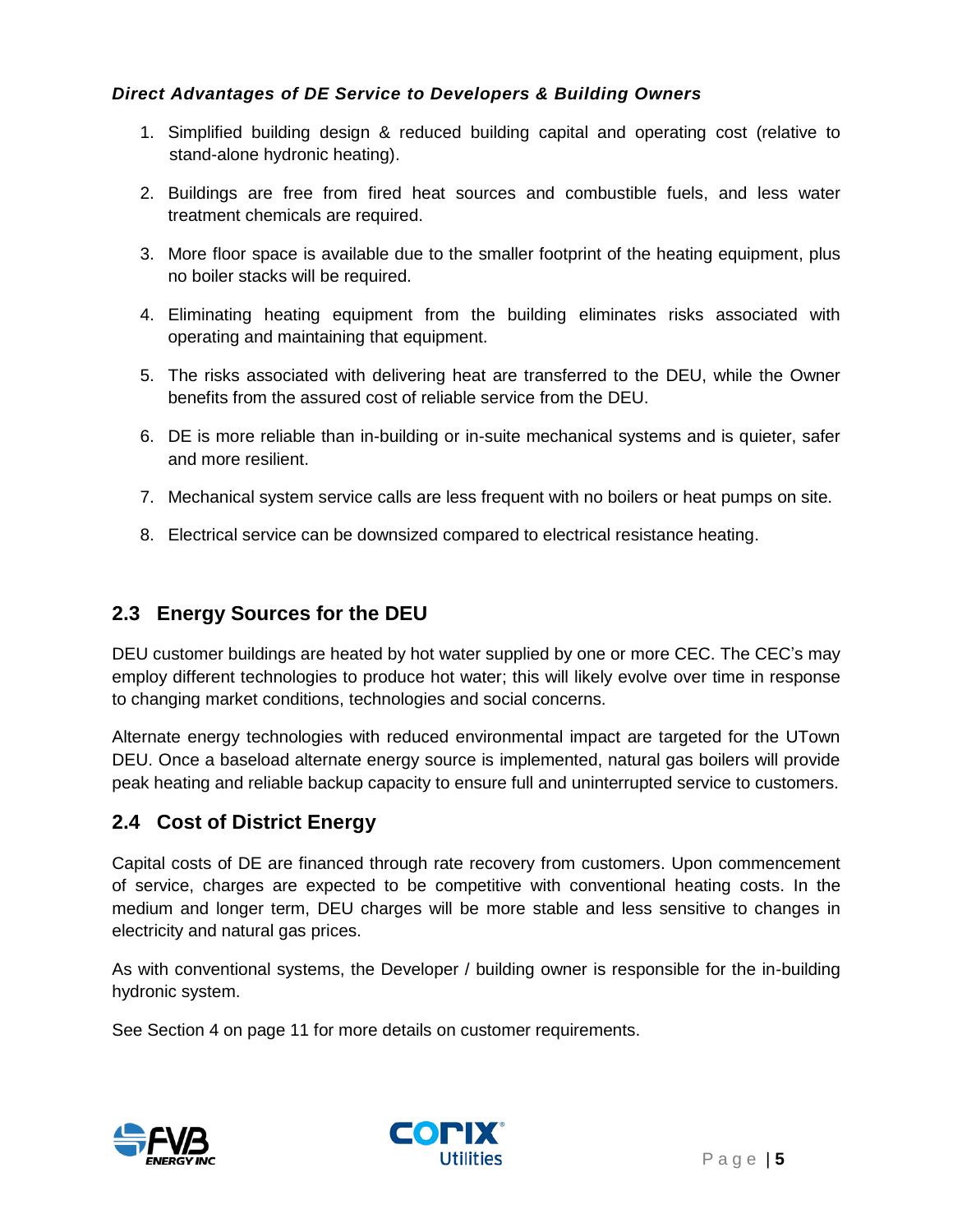## **Building Heating System Design Implications**

Developers are required to heat their buildings using hot water only, but have flexibility in designing the building internal heating systems in accordance with their preferences and specific requirements. The building hydronic space heating winter design temperatures cannot exceed 70°C supply and 45°C return. The domestic hot water supply temperature may remain at up to 60°C year round. The building designers will receive support and guidance from UBC in designing their HVAC systems to derive the most benefit from the DES. See Section [5](#page-15-0) on page [16](#page-15-0) for more details.

## **2.5 Energy Transfer Station Space Requirements**

The DEU designs and installs the necessary pipes, heat exchangers, associated controls, and energy meters to interface with the building heating systems. This equipment, referred to as the Energy Transfer Station (ETS), is owned and operated by the DEU and located inside the customer's building. ETS's are preferably located in the basement or parkade, and typically occupy approximately 20% of the space of a conventional boiler plant. The ETS can be located within the same mechanical room as the building heating and domestic hot water system equipment. See [Figure 1](#page-6-0) [below](#page-6-0) as an example of a typical ETS located at an exterior wall near the DPS mains in the street. See Section [4](#page-10-0) on page 11 for more details on mechanical room requirements.

The DEU distribution pipelines are buried in the roads throughout UTown. Branch lines from the DEU distribution pipelines connect to each building's ETS.



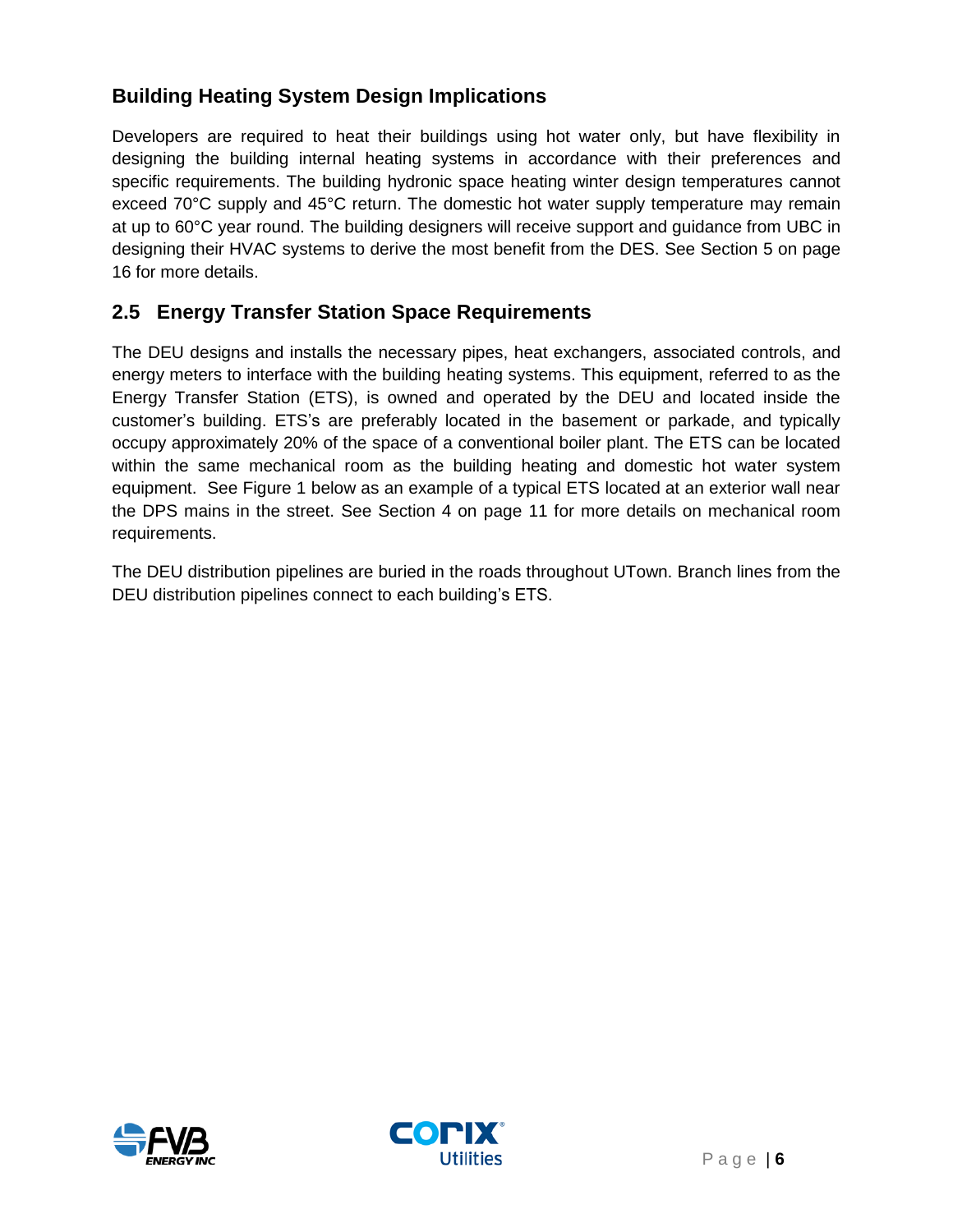<span id="page-6-0"></span>FIGURE 1: TYPICAL ETS INSTALLATION IN BUILDING BASEMENT



## **2.6 DE-Ready Buildings**

Some buildings in UTown@UBC will not be immediately connected to the DEU, but must still be compatible with the system. These "DE-Ready" buildings require their own natural gas boilers to serve space heating and DHW requirements. DE-Ready buildings are designed such that they can readily connect to the DEU in the future, which includes compatibility of the HVAC and plumbing systems and provision for future installation of DE equipment and interface with the building mechanical systems.



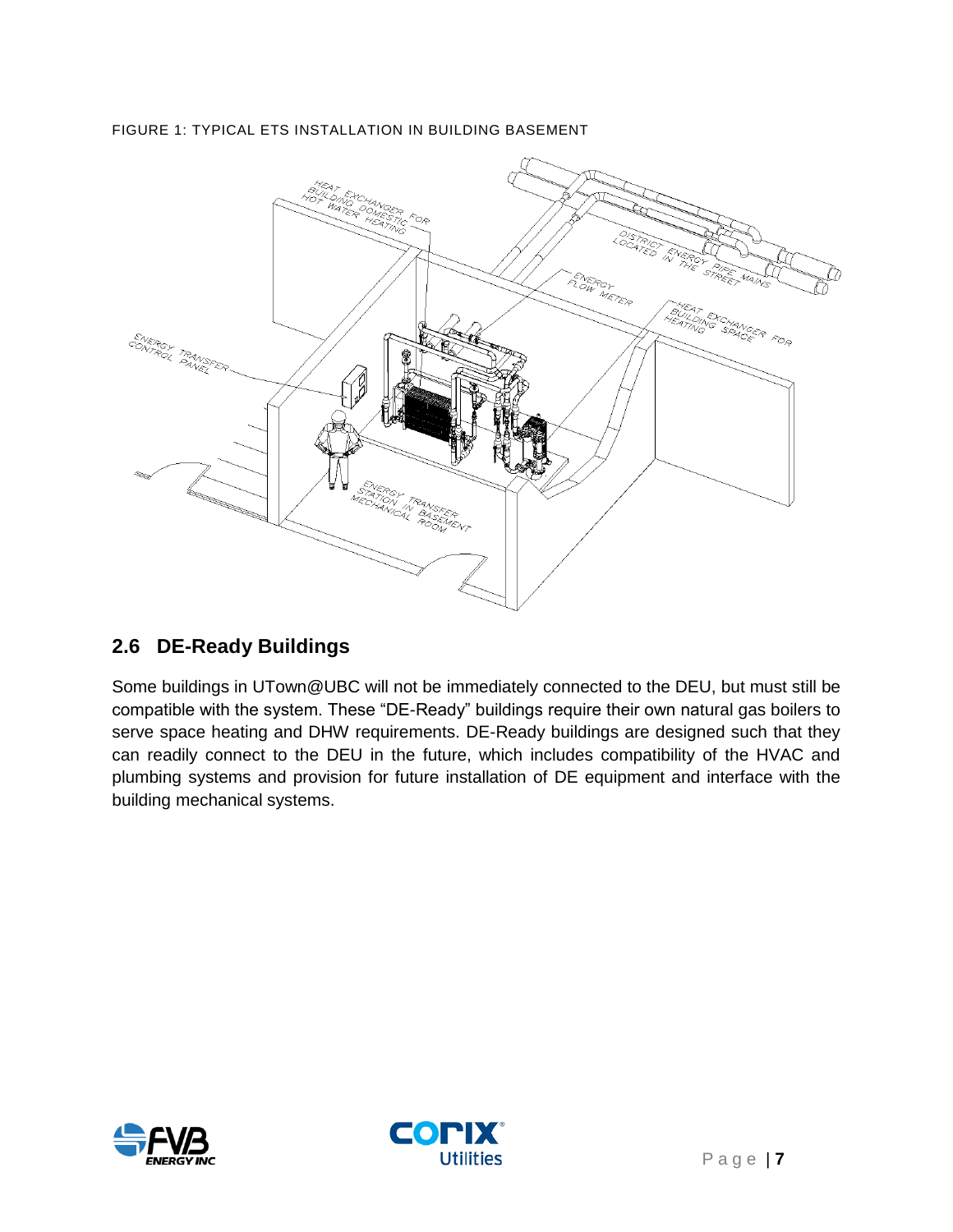## <span id="page-7-0"></span>**3 DEU Description**

## **3.1 Central Energy Centre(s)**

As with many other recent DE systems, the UTown DEU will be implemented in phases. An alternative energy source is expected to be introduced when justified by system development. This alternative energy source will serve base load requirements of the system and likely deliver the majority of the annual heating energy. Natural gas boilers will continue to provide peak heating and reliable backup capacity to ensure full and uninterrupted service to customers.

Production equipment and controls will be state-of-the-art, based on the best of today's commercially proven technology. Alternative energy conversion technologies will be continually evaluated in light of new opportunities and changing circumstances. The DE infrastructure will be designed to facilitate the future use of new renewable energy sources for heating and power.

Prior to final commissioning of any new connected building, the DEU will be capable of serving 100% of its thermal energy requirements from either temporary or permanent energy supply facilities.

The DEU will have a higher level of reliability than is generally found in standalone heating systems in individual homes or commercial and multi-use residential buildings.

## **3.2 Thermal Distribution Piping System**

The DEU involves a closed loop two-pipe hot water distribution network: the same water is heated in the CEC, distributed to the buildings, through the ETS, and returned back to the CEC to be reheated and redistributed. No water is drained or lost in the system, and no additional water is required during normal operation.

The DPS is composed of an all-welded, pre-insulated direct bury piping system in UTown streets. The DPS is designed based on the size and location of customer buildings and CEC's. Distribution network modelling is completed to optimize system performance and efficiency, and to ensure that all customers will always receive sufficient thermal energy.

Variable speed pumps located at the CEC control flow through the DPS to maintain sufficient pressure and flow at every ETS. The DE supply temperature is automatically adjusted based on the outdoor air temperature (OAT), but is never less than 65ºC, such that it can always serve all domestic hot water (DHW) loads directly<sup>1</sup>.

<sup>1</sup> I.e. without requiring other heat sources to elevate the temperature to meet the requirements of the building.



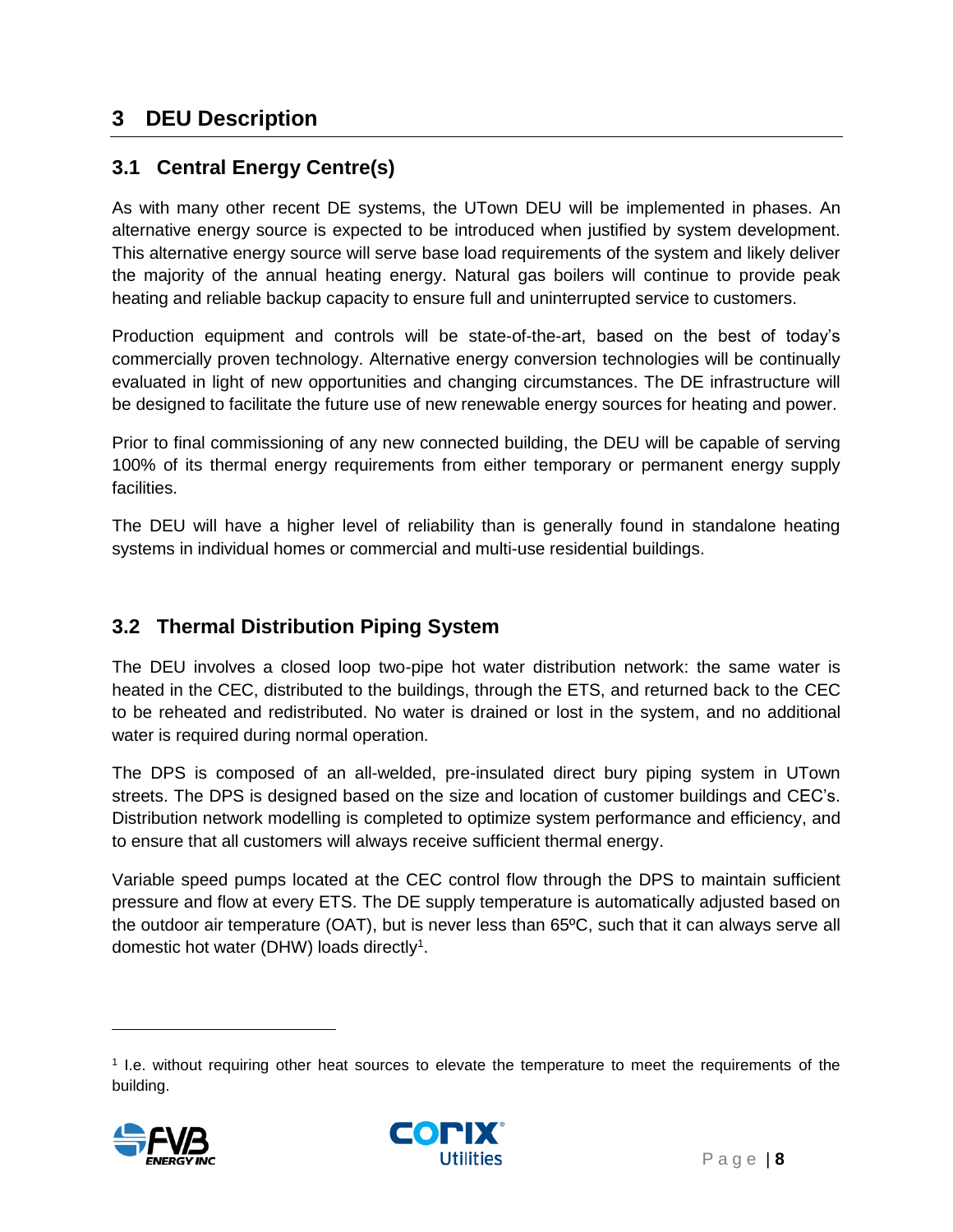Achieving a large temperature difference (delta T;  $\Delta T$ ) between DEU supply and return water is critical to system operation. Low DE return water temperature is important for the optimal use of renewable and low-grade heat sources. DE return temperature is a function of the HVAC systems in customer buildings; hence, it is crucial for the utility to ensure that buildings connected to the system meet performance requirements.

## **3.3 Energy Transfer Stations**

Each DE-Connected building houses an ETS that is owned by the DEU. The key components of an ETS include:

- DE supply and return pipes from the building penetration (interface with distribution system);
- Heat exchangers to transfer heat to the building's hydronic heating and DHW systems;
- Controls to regulate the flow required to meet the building's energy demand and maintain DEU return temperatures; and,
- Energy meters to monitor the energy used by each customer for billing and system optimization purposes.

ETS's generally have two heat exchangers: one for space heating, and a second to directly serve DHW. As shown in [Figure](#page-9-0) 2 on page [10,](#page-9-0) flow through the primary (DE) side of the ETS is controlled to achieve the building's supply temperature set point.



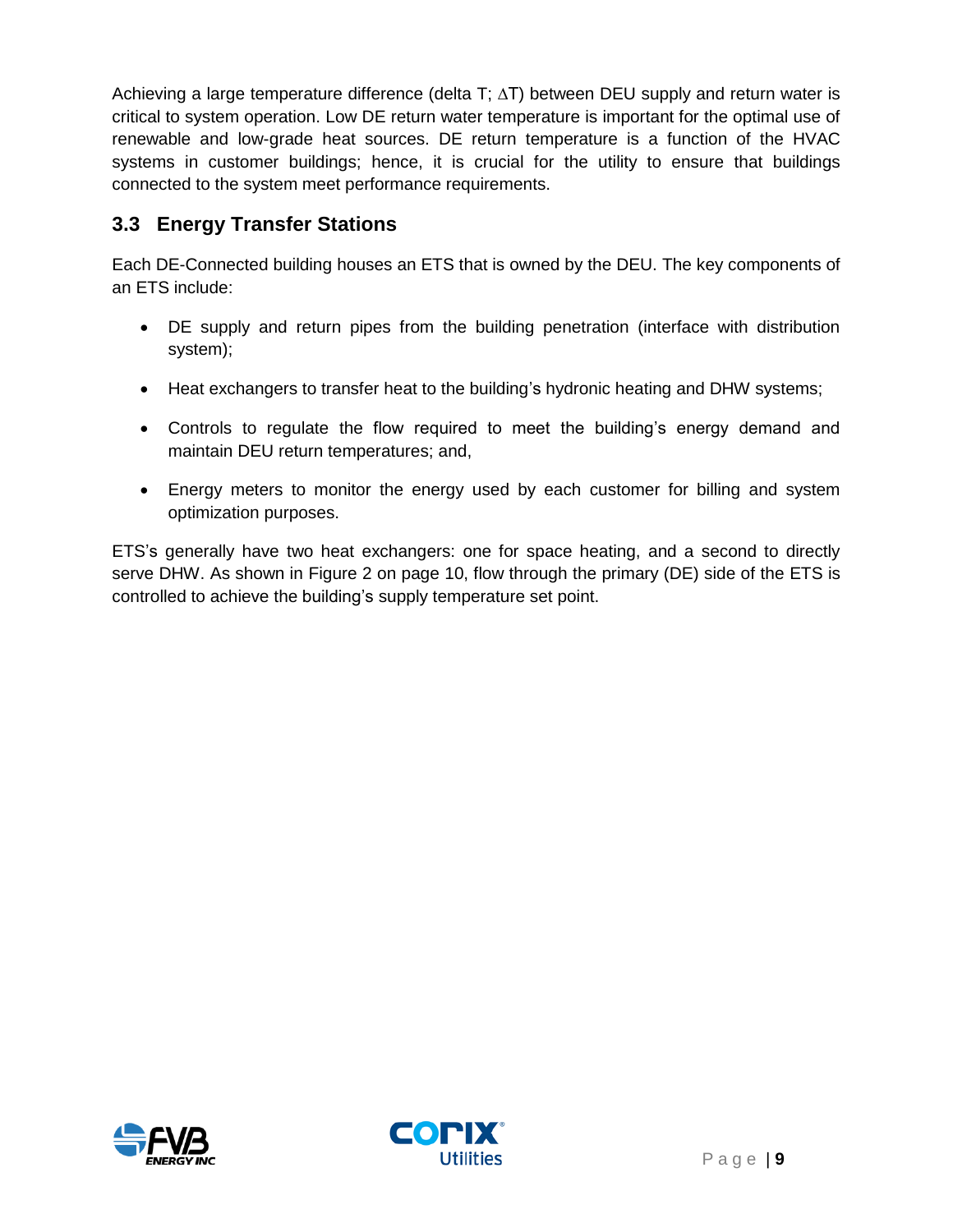#### <span id="page-9-0"></span>FIGURE 2: TYPICAL ETS FLOW SCHEMATIC



#### **3.3.1 Thermal Energy Metering**

Thermal energy metering is an important component of the ETS. Thermal energy meters consist of high quality and accurate components that meet current Canadian and international thermal energy metering standards: a flow meter, temperature sensors on both supply and return pipes, and an integrator / calculator.

The energy meter collects data on water flow, cumulative energy, peak demand, and temperatures. Data from each meter is transmitted to a central DEU computer for utility billing purposes and to monitor and optimize performance of the DEU and customer buildings.

## **3.4 DE-Ready Buildings**

DE-Ready buildings are not connected to the DEU. They do not house an ETS, though are required to provide space for future installation of an ETS. Provision must be made for future installation of an ETS and service lines through the building foundation to the ETS.

DE-Ready buildings provide their own thermal energy for space heating and DHW using natural gas boilers. This equipment is the sole responsibility of the building. UBC will provide guidance and support to ensure that DE-Ready buildings meet all DE compatibility requirements.



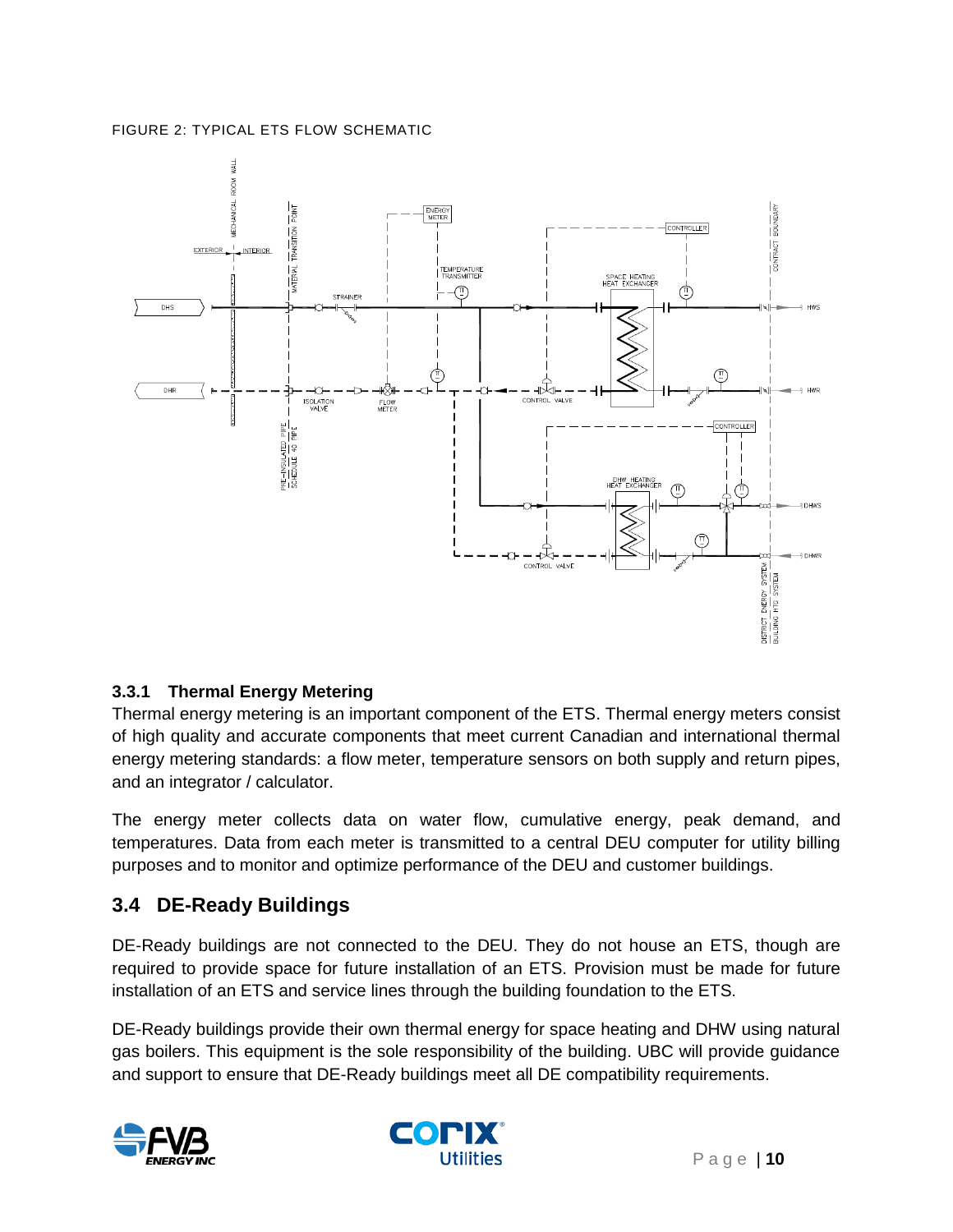## <span id="page-10-0"></span>**4 Division of Responsibility**

The following section outlines the responsibilities of the Developer and the District Energy utility to ensure efficient and seamless integration of the DEU into the customer building, and to ensure full compatibility for DE-Ready buildings.

## **4.1 Developer's Responsibility**

#### **4.1.1 HVAC System**

The building developer is responsible for designing and installing the building HVAC systems. There are some differences and similarities with conventional systems, as explained below.

The following conventional building elements are not required for DE-Connected buildings<sup>2</sup>:

- Boilers, furnaces, heat pumps, domestic hot water heaters or any other heat production equipment.
- Auxiliaries to heating systems such as stacks and breeching.
- Natural gas service.

The building will require internal thermal distribution systems, including:

- Internal distribution pumps and piping (i.e. a hydronic space heating distribution loop)
- Heating elements such as fan-coil units, air handling unit coils, and/or perimeter (baseboard) or in-floor radiant heating systems.
- All building heating requirements are to be supplied by DEU. Exceptions will be reviewed on a case-by-case basis.

The following are some design conditions that are specific to district energy:

- DE-Connected buildings host branch (service) lines from the DPS. The DEU branch lines enter the building, similar to other utilities, and transfer heat to the ETS.
- The building owner and DEU agree on a suitable location for the ETS. The ETS invariably requires less space than comparable heat production equipment (e.g. boilers) that the ETS displaces. To reduce DEU piping inside the building, the ETS should be located as close as possible to the DEU branch pipeline entering the building – generally

<sup>&</sup>lt;sup>2</sup> DE-Ready buildings will require this equipment to serve space and DHW heating requirements. However, heat pumps are not permitted in DE-Ready buildings.



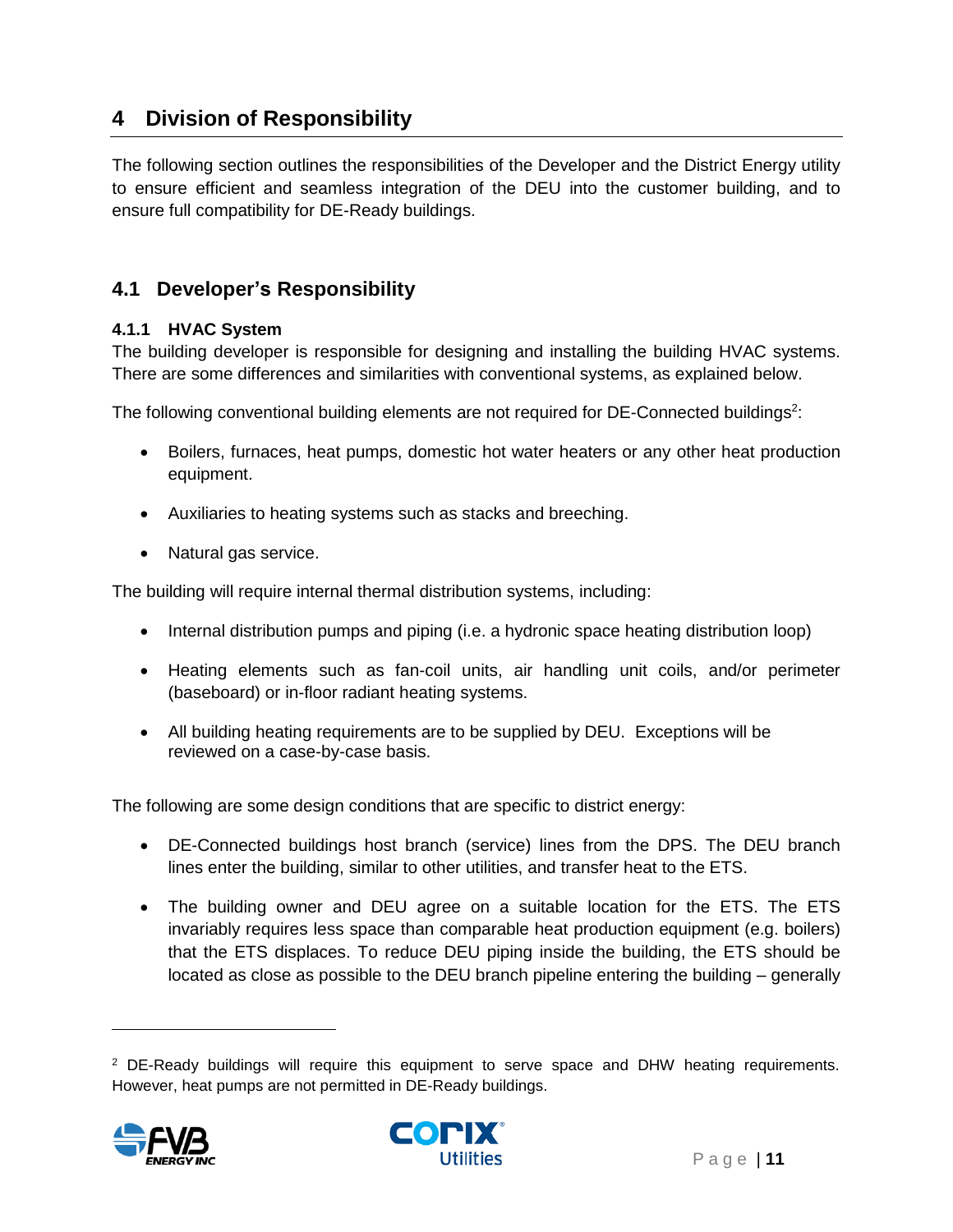on an exterior wall in the basement of the building, nearest to the main district energy pipe.

 The DEU operates most effectively and efficiently with the use of low temperatures in the building heating systems.

Section [5](#page-15-0) on page [16](#page-15-0) discusses specific requirements of the hydronic space heating and DHW systems for compatibility with hot water district heating.

The DEU reviews the HVAC and plumbing design of each building, but is not responsible for the design (which is executed by the builder). The DEU may make suggestions as necessary to ensure appropriate integration with the DEU.

#### *4.1.1.1 Use of Heat Recovery from Cooling*

Developers that plan to employ cooling systems within their buildings may wish to utilize heat recovery systems. This practice is considered suitable under the following conditions:

- Passive heat recovery systems (i.e. systems that do not use heat pumps) may be used continuously;
- Active heat recovery systems (i.e. systems that use heat pumps to recover heat) should be used only when the building is in cooling mode;
- Use of heat pump compressors in heating-only configurations is not acceptable;
- Use of heat recovery systems should not result in changes to the standard approach to servicing buildings from the NDES; and
- Heat recovery systems should be used only to improve overall building energy performance, and not to displace heat that would otherwise be purchased from the district energy utility.

### *4.1.1.2 Use of Other On-Site Alternative Energy Systems*

Sources of on-site heating energy other than heat recovery from cooling are not acceptable, as these would displace energy that would otherwise be provided by the district energy utility. However, other types of non-thermal on-site energy production, including photovoltaic systems would be considered acceptable. Examples of systems that are not acceptable include, but are not limited to:

- Gas or wood fireplaces;
- 2-pipe water-source heat pumps for heating;
- Sewer drain heat recovery devices that use heat pumps;
- Biomass-fired boilers;
- Air-source heat pumps; and
- Geoexchange systems.



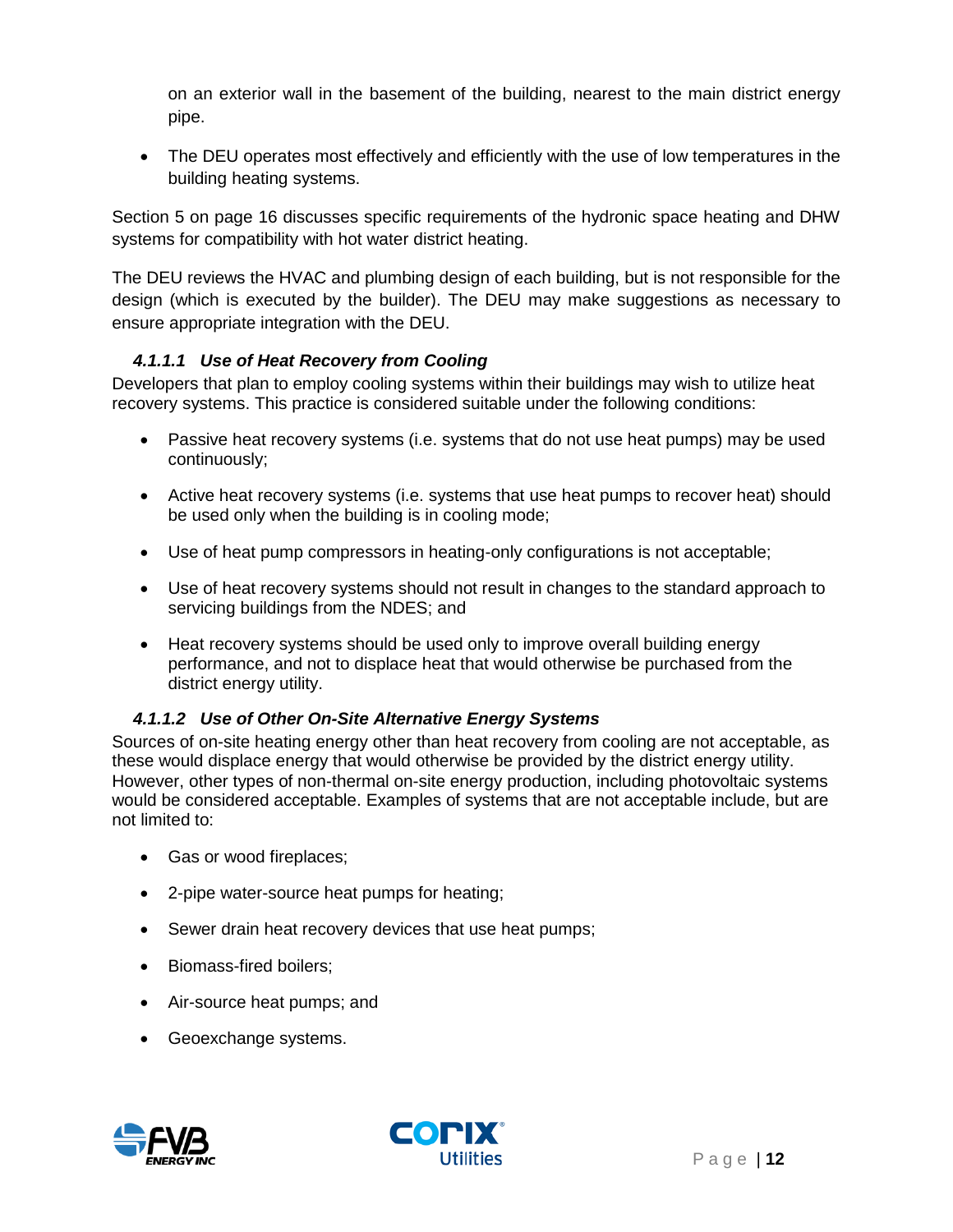#### **4.1.2 Installation and Operation Contract Boundary**

The customer is responsible for all piping and other components necessary to connect the hydronic heating and DHW systems to the ETS at the agreed demarcation point for the service boundary on the secondary side of the heat exchangers. This demarcation point will be clearly marked on the DEU engineering drawings for the ETS. A typical example is shown in [Figure](#page-9-0) 2 on page [10.](#page-9-0)

DE-Ready buildings are responsible for all equipment within their building, including boilers for space heating and DHW; there is no DE demarcation point. Delineation from the DEU will be determined at time of connection to DE. DE-Ready buildings must provide full-size tees and isolation valves for future connection of the hydronic heating and DHW system to an ETS.

#### **4.1.3 Preparation of Building for DE Service**

All customers (including both DE-Connected and DE-Ready buildings) will provide suitable space for the installation of the ETS, including space for service lines and interconnecting piping, in a mechanical room in an agreed-upon location. The ETS should generally be located at an exterior wall facing the street, in the first underground level (parkade).

The ETS room shall be ventilated and maintained at a temperature between 10°C and 35°C. A floor drain connected to the sanitary sewer system should be provided in the ETS room, as well as a domestic water source. A dedicated 15A 120V electrical service, with a lockable breaker, is required to power the ETS control panel. Allowance should be made in the Building Automation System (BAS), if applicable, to provide heating pump on/off status to the ETS control panel. If a BAS is not planned for the building then the DEU will directly monitor the heating pump on/off status via a hardwire connection. As well, one 20mm electrical metallic tubing (EMT) conduit from the ETS room to a north facing exterior wall is required for the outdoor air temperature sensor wiring.

The footprint of an ETS depends on a number of factors, including customer load, number of heat exchangers, configuration of the hydronic heating and DHW systems, and specific restrictions within the customer building. Generally, a typical ETS requires between 4 and 10  $m<sup>2</sup>$ of floor space, with a minimum ceiling height of 2.7 m. The customer should provide a concrete housekeeping pad of the required size, on which the ETS heat exchangers are installed.

The customer is responsible for the DE service line building or foundation penetration, which meets the requirements of the DEU (size of opening, etc.) The exact location of the penetration will be agreed upon by the customer and DEU. The DEU will produce a penetration drawing during the detailed design stage. DE-Connected building penetrations may be core drilled (after foundation construction) or sleeved (during foundation construction). DE-Ready buildings will have cored penetrations installed at the time of DE connection. The DE utility installs the service line and seals the opening.



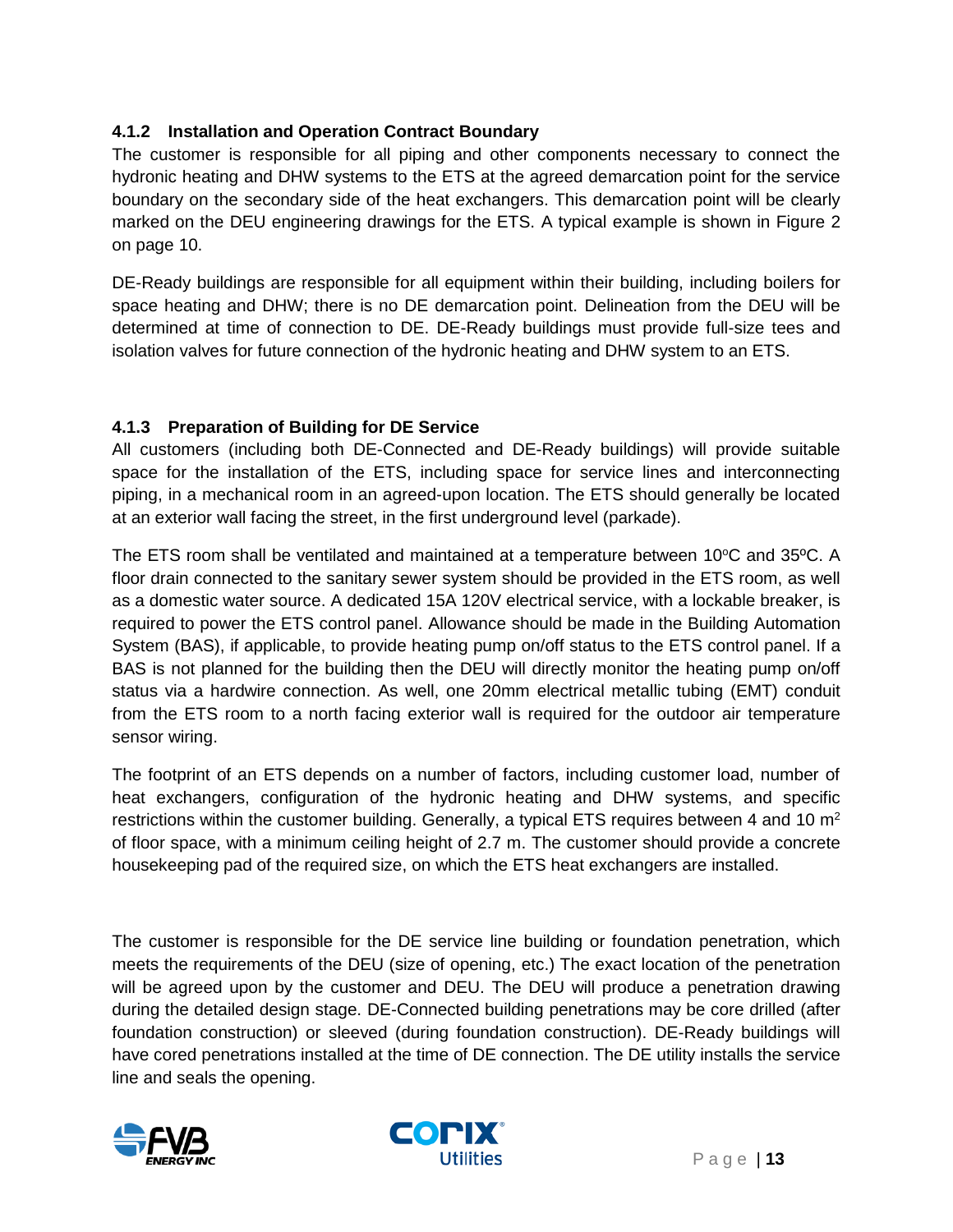The DEU may also install one or more plastic (PVC or PE) conduits into the customer building to facilitate remote communication with the ETS. Communication allows for remote controls and monitoring of the ETS, as well as remote reading of the energy meter. The customer is also responsible for providing and maintaining the penetration for communication conduit(s).

The DEU will require uninterrupted access to the ETS and service line within a customer's building for installation, regular maintenance and repairs. This may be defined by an easement with UBC or a service contract directly with the DEU.

### **4.1.4 Hydronic Heating Water Quality & Expansion**

Building owners are responsible for filling and managing their own building hot water heating system. The DEU requires that water treatment for the building system meet the minimum criteria set forth below:

| Chloride: | $<$ 30 ppm |
|-----------|------------|
| Nitrate:  | < 5%       |
| Hardness: | $<$ 2 ppm  |
| pH Level: | $9.5 - 10$ |
| Iron      | $<$ 1 ppm  |

The customer shall employ the services of a water treatment subcontractor to provide the necessary chemicals, materials and supervision for a complete cleaning and flushing of all piping to the ETS demarcation point. ETS start-up and commissioning will only occur after acceptable water quality analysis results have been obtained. Certification from the water treatment contractor verifying that the water quality is adequate is required before the customer can flow water through the ETS.

Upon request by the customer, and with suitable compensation, the ongoing water quality may be maintained by the DEU.

Building owners will manage the expansion of the water in their own hot water system(s).

### **4.1.5 Commissioning**

Prior to commissioning of the ETS, the building owner shall flush and clean the building's internal hot water system. During commissioning, the building operator is responsible for the building's internal hot water system.

### **4.1.6 Changes to the Building System**

The Customer shall not materially change the design or substitute any pertinent equipment during the installation without approval from the DEU. After commissioning, any changes to the



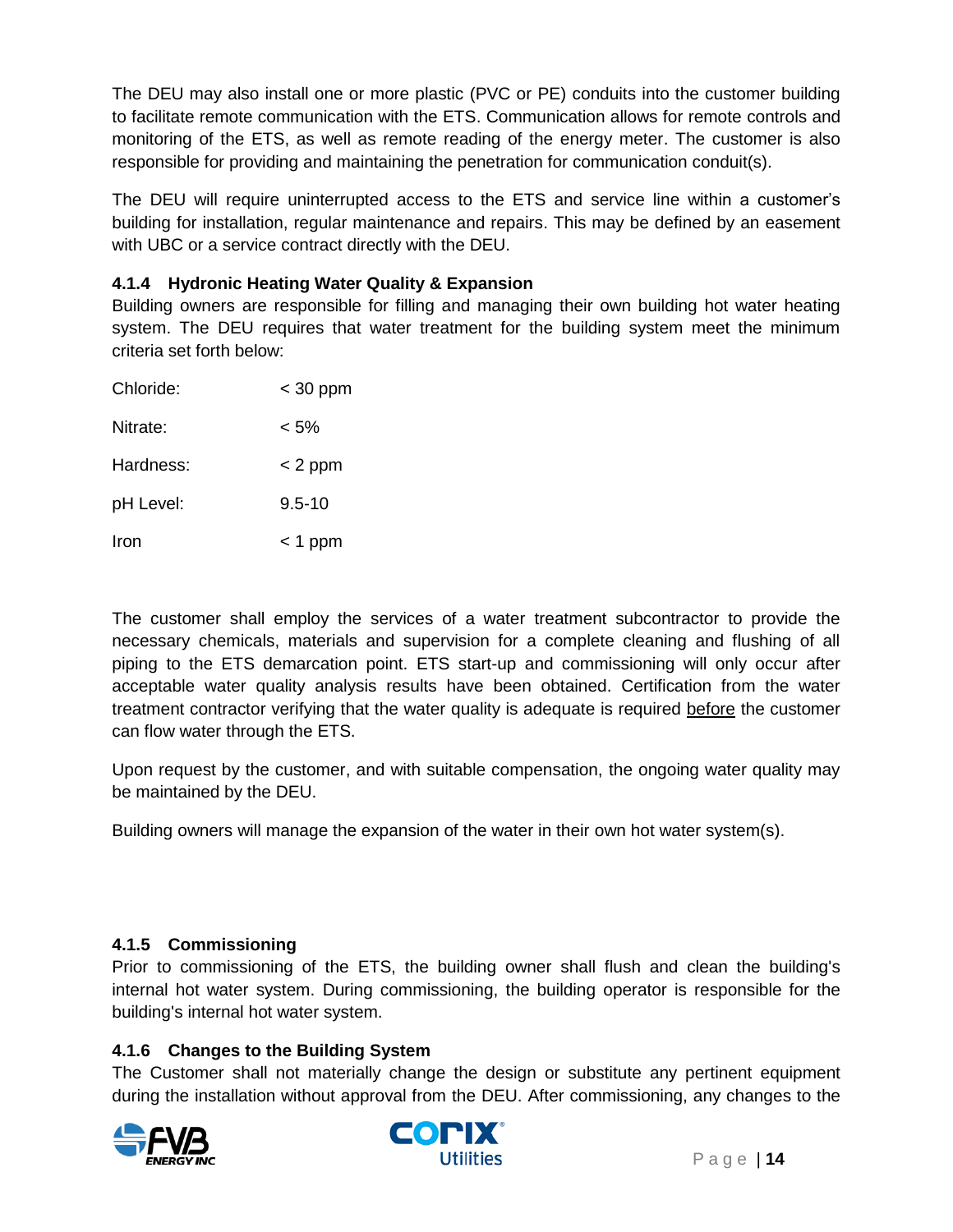building's hydronic or DHW system that may impact DEU performance shall be reported to the DEU.

### **4.1.7 DE-Ready Buildings**

DE-Ready buildings are responsible for design, installation, commissioning, operation, and maintenance of all systems within their building, including all boilers. The DEU has no responsibilities within DE-Ready buildings.

## **4.2 DEU Responsibility**

#### **4.2.1 DEU Equipment within DE-Connected Buildings**

The DEU designs, installs, operates and maintains the ETS at the agreed-upon location. The DEU installs and maintains the primary (DE) distribution pipes up to the ETS. Branch preinsulated pipelines are generally direct buried from the mainline to the building penetration. From that point, DE piping runs inside the building to the ETS.

The DEU provides strainers on the DE and building side at each heat exchanger, which are cleaned as necessary. The DEU services the energy metering equipment and verifies accuracy at regular intervals per manufacturers' recommendations.

The DEU provides temperature transmitters, pressure gauges, temperature gauges, thermowells, control valves, energy meters, and a control panels for the ETS. Temperature transmitters for the secondary side of the heat exchangers are also provided to facilitate monitoring and control of the building side heating and DHW systems.

#### **4.2.2 Make-up Water - District Energy Side**

The DEU provides the make-up water requirements for the DE system side. All necessary water treatment is accomplished at the CEC.

#### **4.2.3 Commissioning**

The DEU personnel, together with the building operator, commission the ETS. This includes flushing of the distribution system until clean as judged by DEU's water treatment contractor and start-up of control equipment.



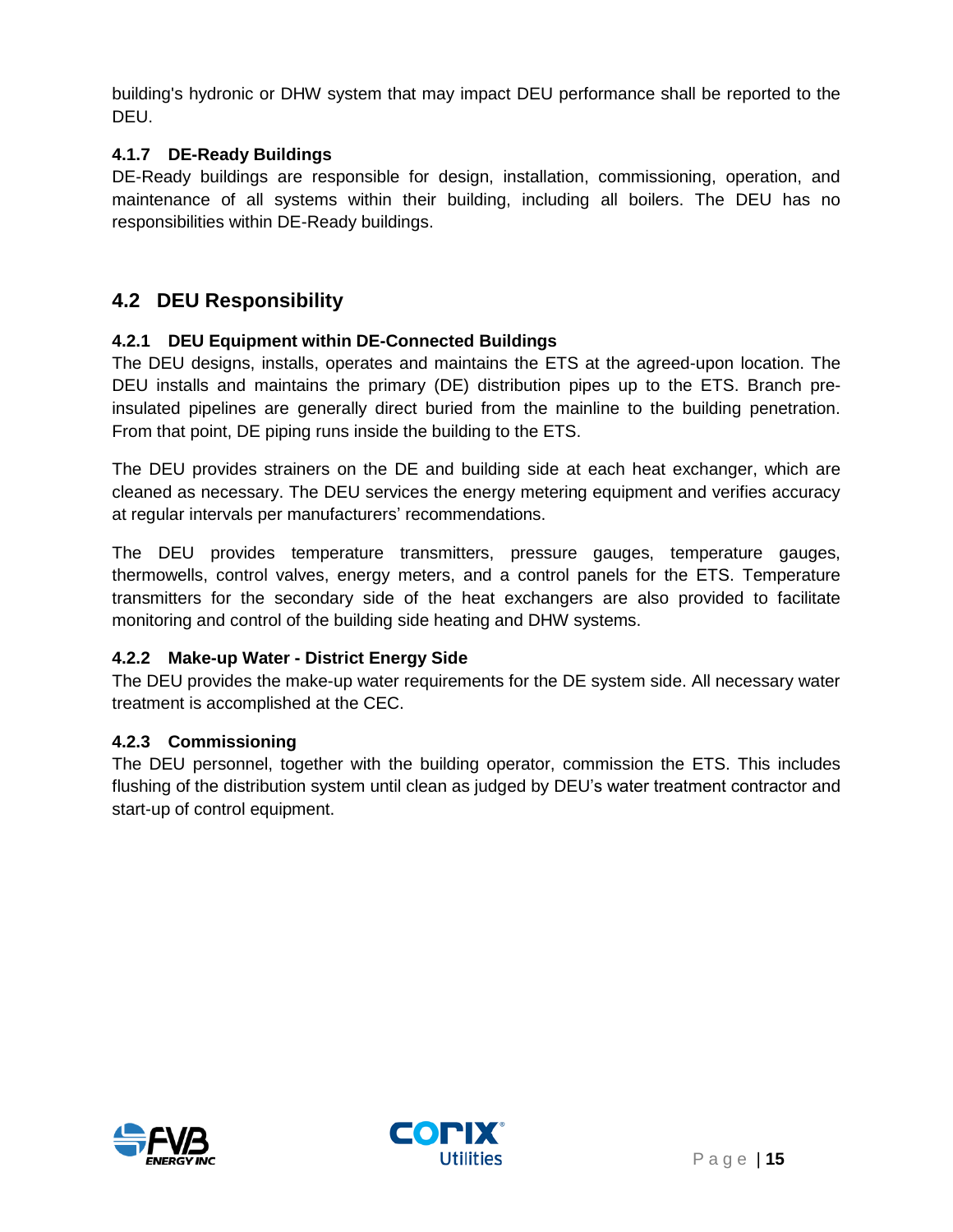## <span id="page-15-0"></span>**5 Requirements for Building Heating Systems**

This section summarizes technical requirements for hydronic space heating and domestic hot water systems for new developments at UTown. This section applies to both DE-Connected and DE-Ready buildings. The information provided in this document should be regarded as a general guideline only, and the developer's Engineer shall be responsible for the final buildingspecific design. The DEU will provide technical assistance to developers to improve integration of the customer building with the DEU. Heating system schematics, layouts, equipment schedules and sequence of operation or control strategies are required to assist in the DEU review process.

## **5.1 Design Strategies**

The following table identifies the key elements or strategies that should be followed when designing the building heating system.

| <b>Strategy</b>                                 | Reason                                                                      |  |  |
|-------------------------------------------------|-----------------------------------------------------------------------------|--|--|
| Centralized hydronic system                     | Water has four times the specific heating<br>$\bullet$<br>capacity of air.  |  |  |
|                                                 | Benefits from system load diversification.                                  |  |  |
|                                                 | Reduces utility interconnect costs.                                         |  |  |
|                                                 | Minimizes structural borne noise.                                           |  |  |
| Low <sup>3</sup> supply temperatures            | Allows use of more energy efficient<br>$\bullet$<br>options to be employed. |  |  |
|                                                 | Allows use of lower grade energy<br>sources.                                |  |  |
| Large temperature differentials                 | Reduce piping capital cost.<br>$\bullet$                                    |  |  |
|                                                 | Reduce pumping capital & operating<br>costs.                                |  |  |
| Variable flow with variable<br>frequency drives | Reduces pumping operating costs.<br>٠                                       |  |  |
|                                                 | Improves system control.                                                    |  |  |

<sup>&</sup>lt;sup>3</sup> "Low" relative to traditional building HVAC design, which is typically >80°C on the building side of the ETS. The DEU is referred to as a "medium" temperature water system since it supplies water from 65°C up to 95°C and needs to be higher than the building side temperature.



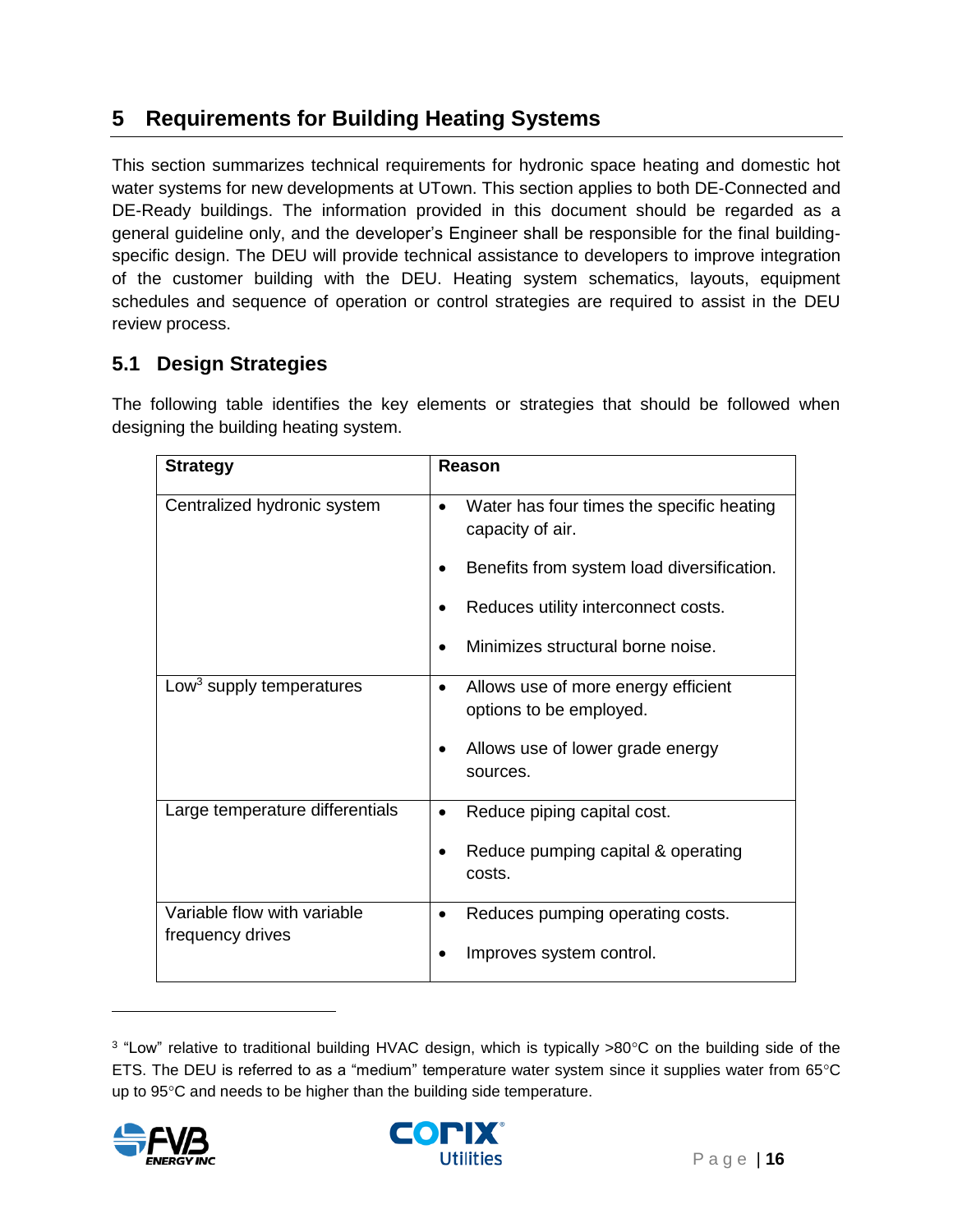| Two-way control valves               | Necessary to achieve variable flow and a<br>large temperature differential. |
|--------------------------------------|-----------------------------------------------------------------------------|
| Seasonal reset of supply             | Improves energy efficiency.                                                 |
| temperatures                         |                                                                             |
|                                      | Improves system control.                                                    |
| Return temperature limiting          | Improves energy efficiency.                                                 |
|                                      |                                                                             |
| <b>Direct Digital Control System</b> | Allows more accurate control and greater<br>٠                               |
|                                      | control flexibility.                                                        |
|                                      |                                                                             |
|                                      | Potential opportunities for energy savings.                                 |
| Night setback settings & recovery    | Minimize equipment sizes by allowing<br>$\bullet$                           |
| times                                | reasonable recovery times.                                                  |
|                                      | Maximize recovery times from unoccupied                                     |
|                                      | to occupied mode.                                                           |
|                                      |                                                                             |

## **5.2 Pumping and Control Strategy**

The building hydronic heating system shall be designed to maximize ∆T and minimize hot water return temperatures over all conditions.

The building heating system should be designed for variable hydronic flow (preferably with variable speed pumps to minimize pumping energy), using 2-way modulating (or on/off) control valves at terminal units (radiators, fan coil units, etc.) Alternatively, 3-way mixing valves at terminal units may be used. Bypass valves (e.g. 3-way bypass valves) are not permitted. See [Figure 3](#page-17-0) [below](#page-17-0) for typical hydronic heating system configurations.

DE-Ready buildings may employ a primary-secondary system with a lower ∆T (i.e. higher flow rate) and constant-speed pumps on the boiler loop. Any primary boiler loop will be abandoned when the building is connected to the DEU; the ETS will be connected directly to the hydronic secondary loop.



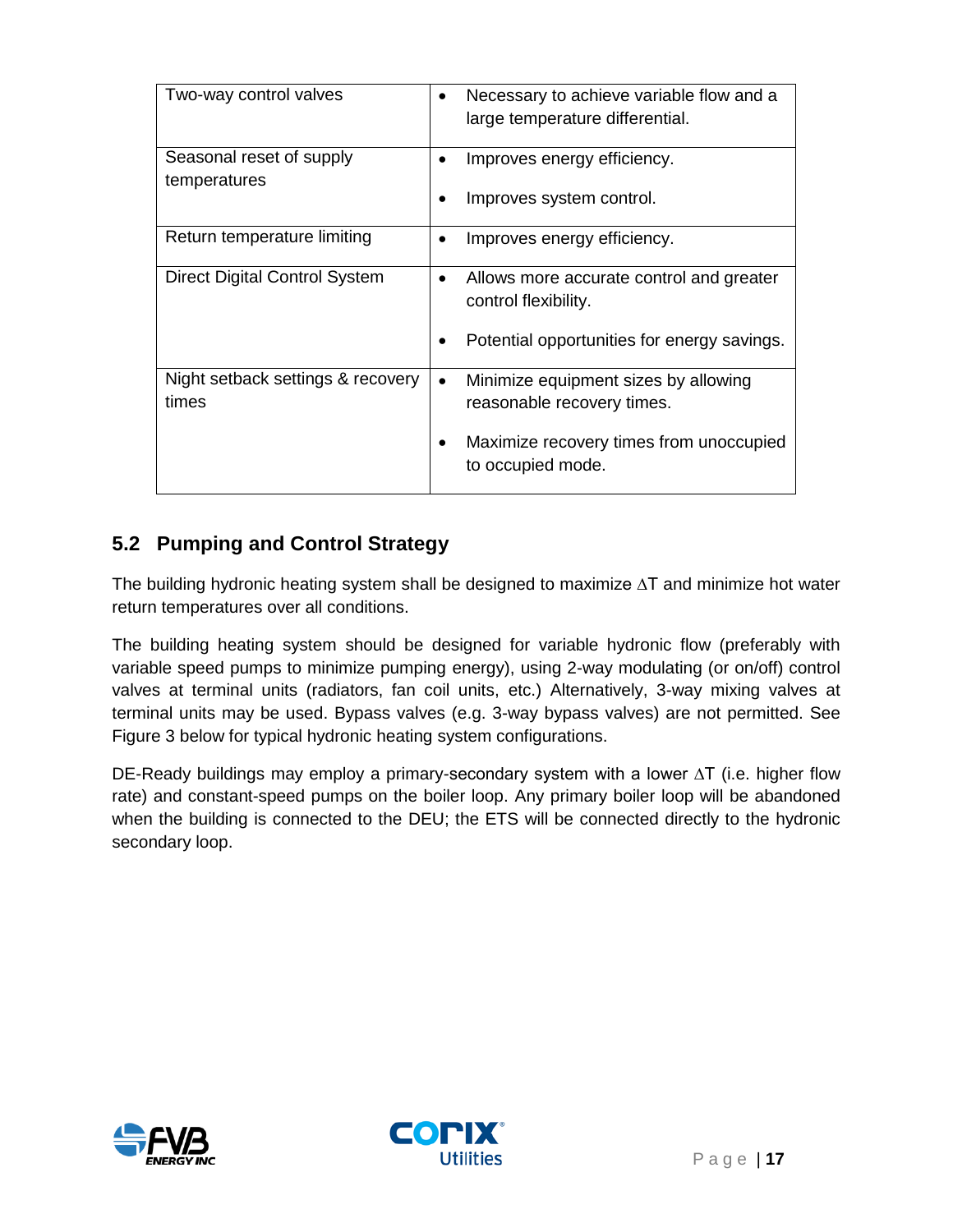#### <span id="page-17-0"></span>FIGURE 3: TYPICAL BUILDING HEATING SYSTEMS





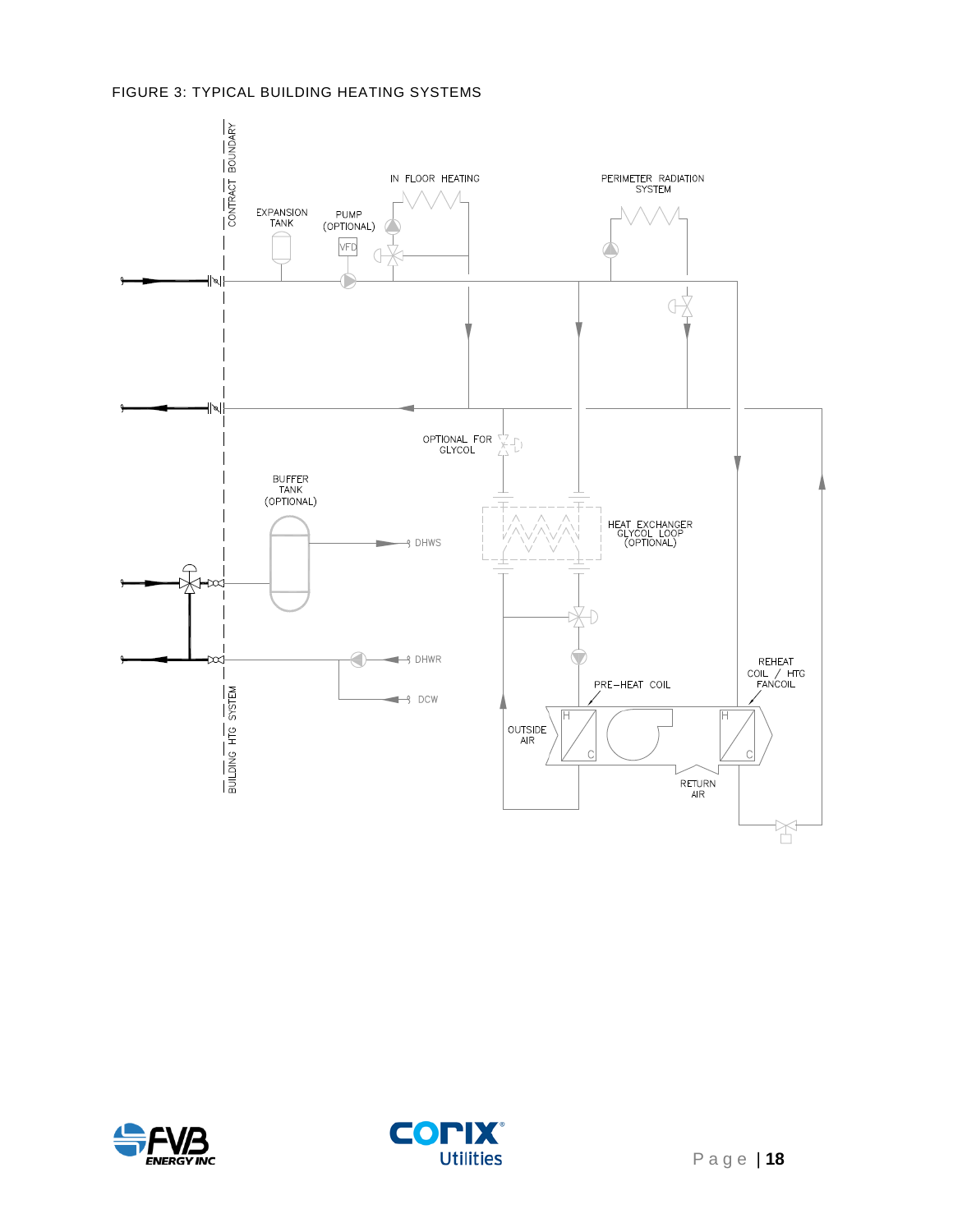## **5.3 Hydronic Space Heating and Domestic Hot Water Systems (Minimum) Requirements**

Optimization of the hydronic heating system temperature difference or  $\Delta T$  is critical to the successful operation of the DEU. The ETS controls the supply water temperature to the hydronic circuit (i.e. the temperature of the water leaving the space heating heat exchanger) based on an outside air temperature reset schedule. This is the maximum temperature available to the building hydronic circuit. A sample hydronic heating circuit supply and return temperature reset curve is shown in [Figure 4](#page-18-0) [below.](#page-18-0)



#### <span id="page-18-0"></span>FIGURE 4: TYPICAL TEMPERATURE RESET CURVE FOR VANCOUVER

\* - Space heating only, direct primary DHW heating with Max. 60ºC DHWS.

### **5.3.1 Hydronic Space Heating**

The hydronic heating system shall be designed to provide **all** space heating and ventilation air heating requirements for the whole building, supplied from a central ETS (or boilers, for DE-Ready buildings). Gas fired ventilation equipment (roof top units, air handling units, etc.) and electric baseboards are not permitted.

Hot water generated by the ETS (or boiler for DE-Ready buildings) shall be distributed, via a 2 pipe system, to the various heating elements (terminal units) throughout the building. The building (secondary) heating system **must** be designed for temperatures no greater than those specified below.



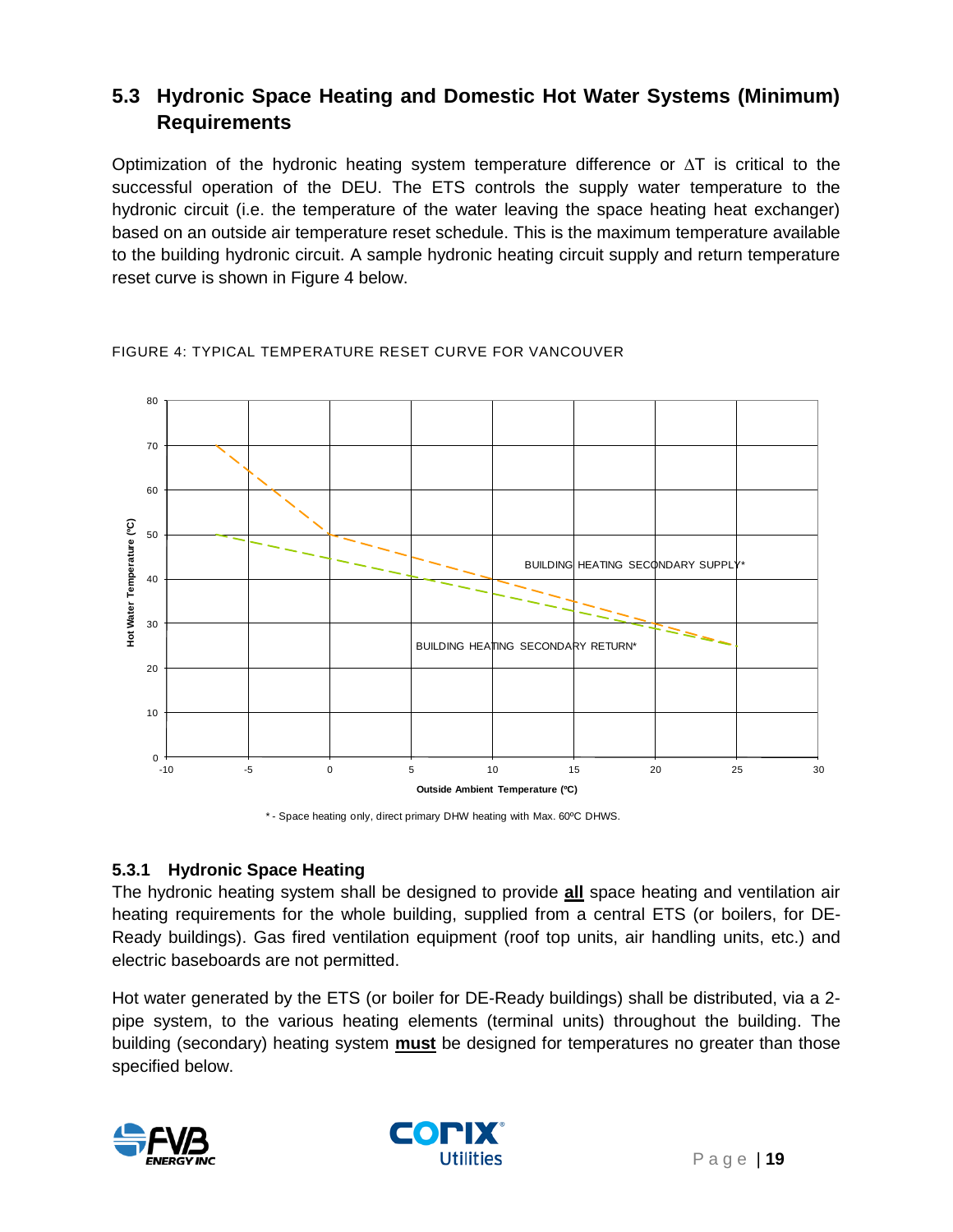| <b>Hydronic Space Heating System Temperatures (Building Side)</b>     |                                   |              |  |
|-----------------------------------------------------------------------|-----------------------------------|--------------|--|
|                                                                       |                                   |              |  |
|                                                                       | <b>Peak Winter</b>                | Summer       |  |
|                                                                       |                                   |              |  |
| Supply Temperature, Max.                                              | 70°C (160°F)                      | 45°C (113°F) |  |
|                                                                       |                                   |              |  |
| Return Temperature, Max.                                              | 45°C (113°F)                      | 40°C (105°F) |  |
|                                                                       |                                   |              |  |
| Min. Difference $(\Delta T)$                                          | 20°C (40°F)                       | 5°C (10°F)   |  |
|                                                                       |                                   |              |  |
| Design Pressure                                                       | ≤1600 kPa                         | ≤1600 kPa    |  |
|                                                                       |                                   |              |  |
| <b>Domestic Hot Water Heating System Temperatures (Building Side)</b> |                                   |              |  |
|                                                                       |                                   |              |  |
|                                                                       | Winter                            | Summer       |  |
|                                                                       |                                   |              |  |
| Supply Temperature (with storage), Max.                               | 60°C (140°F)                      | 60°C (140°F) |  |
|                                                                       |                                   |              |  |
| Supply Temperature (no storage), Max.                                 | $55^{\circ}$ C (130 $^{\circ}$ F) | 55°C (130°F) |  |
|                                                                       |                                   |              |  |
|                                                                       |                                   |              |  |

The specified differential temperature  $(\Delta T)$  shall be regarded as a minimum requirement, and larger ∆T and/or lower return temperatures are desirable. The building return temperatures must be kept to a minimum to allow the DEU to take advantage of alternate technologies.

Specific types of heating systems (i.e. terminal units) can operate at lower temperatures. The terminal units must be selected based on temperatures as low as can be reasonably expected. The table below outlines maximum hot water supply (HWS) and hot water return (HWR) temperatures for which terminal units should be designed and selected.

| <b>Type of Terminal Unit</b>               | <b>Maximum HWS</b> | <b>Maximum HWR</b> |
|--------------------------------------------|--------------------|--------------------|
| Radiant in-floor heating                   | 50°C (120°F)       | 38°C (100°F)       |
| Perimeter radiation system                 | 70°C (160°F)       | 45°C (113°F)       |
| Fan coil units & reheat coils <sup>4</sup> | 70°C (160°F)       | 45°C (113°F)       |
| Air handling pre-heat coils                | 65°C (150°F)       | 45°C (113°F)       |

<sup>4</sup> If unit heaters or forced flow heaters are considered, these should follow the fan coil design recommendations.